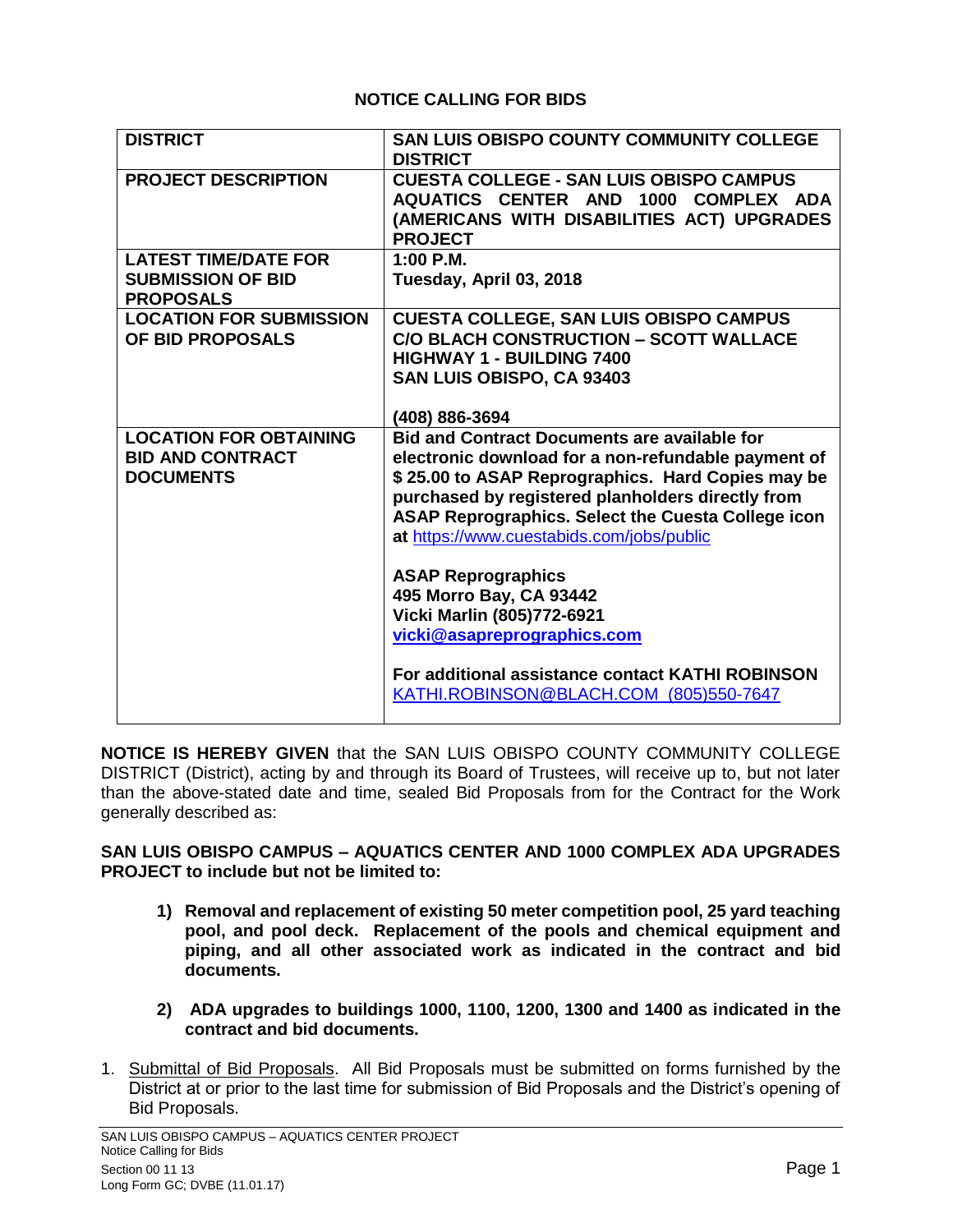- 2. Bid and Contract Documents. The Bid and Contract Documents are available for electronic download for a non-refundable payment of \$25.00 plus applicable sales tax to ASAP Reprographics. Select the Cuesta College icon at [https://www.cuestabids.com/jobs/public](https://protect-us.mimecast.com/s/bgYWCjRgm7S3XONsxBD-Y?domain=cuestabids.com) to register as an official plan holder upon purchase of the project download. Hard copies of the Bid and Contract documents can be purchased by registered plan holders directly from ASAP Reprographics for the cost of printing at the location stated above. Bidder must obtain a set of Bid and Contract Documents prior to bid opening or their bid will be rejected by the District as non-responsive. While the Bid and Contract Documents may be available through other Planrooms or sites, the District does not guarantee the authenticity or completeness of the Bid and Contract Documents obtained from such other Planrooms or sites
- 3. Project Planholder List. The District's Project Planholder List will be compiled exclusively through ASAP Reprographics online plan room. All registered Project Planholders will receive e-mails from the District and ASAP advising of any and all Project Addenda. Addenda will be posted and available for download in the ASAP/Cuesta College Online Planroom and may be purchased directly from ASAP Reprographics.
- 4. Documents Accompanying Bid Proposal. Each Bid Proposal shall be submitted with the following documents. All information or responses of a Bidder in its Bid Proposal and other documents accompanying the Bid Proposal shall be complete, accurate and true; incomplete, inaccurate or untrue responses or information provided therein by a Bidder shall be grounds for the District to reject such Bidder's Bid Proposal for non-responsiveness.

| <b>Bid Security</b>            | Verification of Workman's Compensation |
|--------------------------------|----------------------------------------|
| <b>Subcontractors List</b>     | Statement of Bidder's Qualifications   |
| <b>Non-Collusion Affidavit</b> | <b>DIR Registration Verification</b>   |

- 5. Prevailing Wage Rates. The Contractor and all Subcontractors performing any portion of the Work shall pay not less than the applicable prevailing wage rate for the classification of labor provide by their respective workers in prosecution and execution of the Work. During the Work and pursuant to Labor Code §1771.4(a)(4), the Department of Industrial Relations shall monitor compliance with prevailing wage rate requirements and enforce the Contractor's prevailing wage rate obligations. Visit [http://www.dir.ca.gov/dlsr/statistics\\_research.html](http://www.dir.ca.gov/dlsr/statistics_research.html) for additional information.
- 6. Contractor's License Classification. In accordance with the provisions of California Public Contract Code §3300, the District requires that Bidders possess, at the time of submission of a Bid Proposal, at the time of award of a Contract and at all times during the Work, the classification(s) of California Contractors Licenses: **General Building Contractor B AND Swimming Pool Contractor C-53 License.**
- 7. Bidder and Subcontractors DIR Registered Contractor Status. Each Bidder must be a DIR Registered Contractor when submitting a Bid Proposal. The Bid Proposal of a Bidder who is not a DIR Registered Contractor when the Bid Proposal is submitted will be rejected for nonresponsiveness. All Subcontractors identified in a Bidder's Subcontractors' List must be DIR Registered contractors at the time the Bid Proposal is submitted.
- 8. Contract Time. Substantial Completion of the Work shall be achieved within the time set forth in Contract Documents after the date for commencement of the Work established in the Notice to Proceed issued by the District. Failure to achieve Substantial Completion within the Contract Time will result in the assessment of Liquidated Damages as set forth in the Contract.